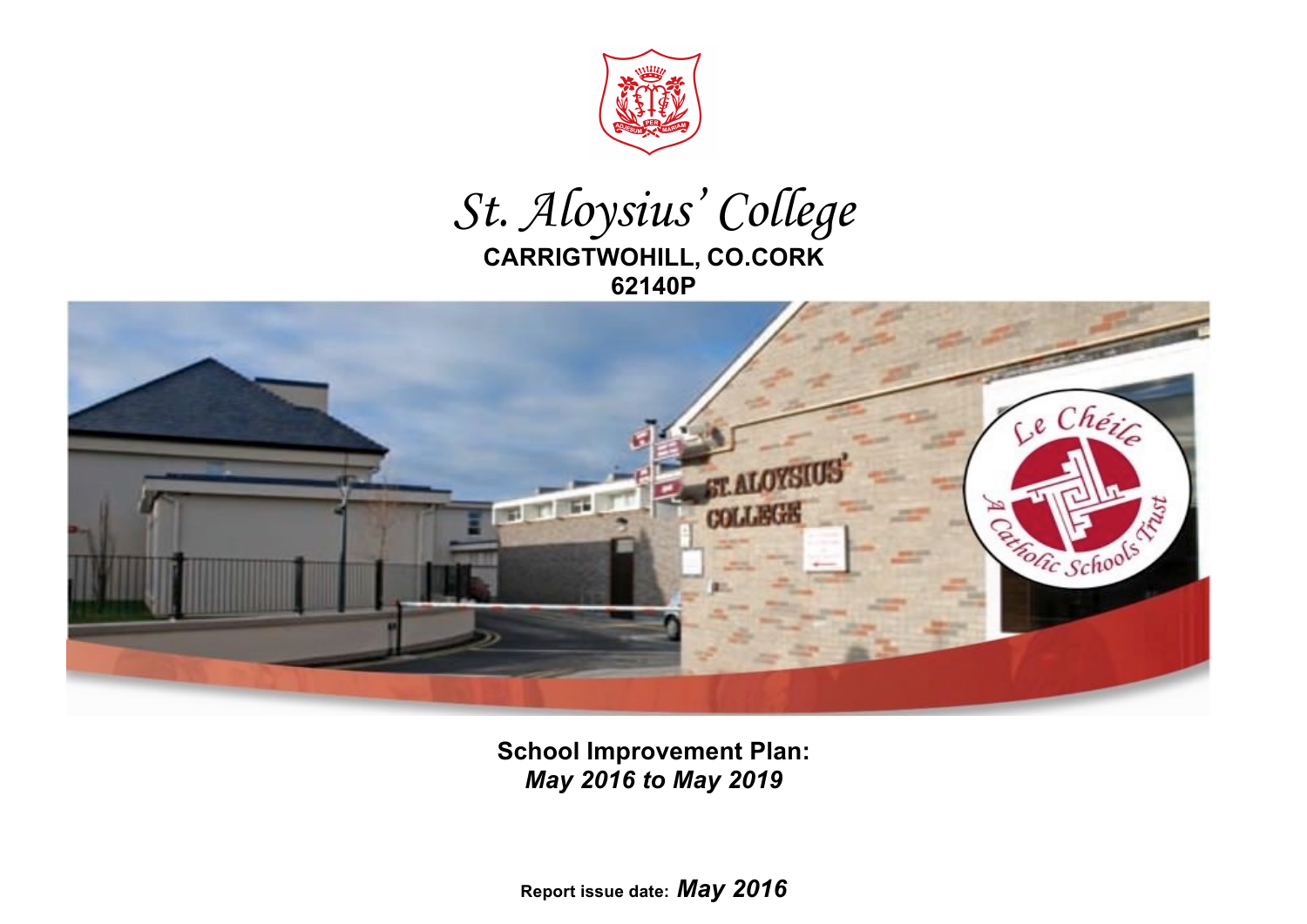| <b>ST. AL'S</b><br><b>OUR SCHOOL IMPROVEMENT PLAN</b>                               |                                                                                                                                                                                                                                                                                                                                                                                                                                                                                                                                                                                                                                                                                                                                                                                                                                                                                                                                                                                                                                                                         |  |  |  |  |
|-------------------------------------------------------------------------------------|-------------------------------------------------------------------------------------------------------------------------------------------------------------------------------------------------------------------------------------------------------------------------------------------------------------------------------------------------------------------------------------------------------------------------------------------------------------------------------------------------------------------------------------------------------------------------------------------------------------------------------------------------------------------------------------------------------------------------------------------------------------------------------------------------------------------------------------------------------------------------------------------------------------------------------------------------------------------------------------------------------------------------------------------------------------------------|--|--|--|--|
| Summary of main<br>strengths as identified in<br>last SSE in (May 2016):            | An excellent MLL report which stated many positives including:<br>- "classroom atmosphere was very positive".<br>"Very good relationships between teachers and students"<br>"Positive learning environment"<br>"the school has demonstrated a very high capacity to continually improve and develop."<br>A highly committed staff who constantly strive to improve numeracy.<br>Enjoys excellent links with Parents and the Carrigtwohill Community.<br>Analysis of Junior and Leaving Certificate results compared with national averages are excellent.<br>Iniaitated Whole Staff CPD - by Mr. Jerry McCarthy<br>Excellent session with Anne Murphy from PDST for the numeracy link team.<br>All subject departments acknowledge numeracy moments in their classes and include same in their<br>subject plans.<br>Highly successful annual Maths week.<br>Maths notice board.<br>Strong cross curricular links e.g. Young Scientist, AIB Build a Bank, LCVP<br>Students can track their own results in their journals on the tracking page in their homework journal. |  |  |  |  |
| <b>Summary of main areas</b><br>requiring improvement as<br>identified in last SSE: | School Self Evaluation was praised in the MLL report and it was noted that the focus should now<br>move to Numeracy<br>Use of Estimate, Calculate and Check Strategy across subjects where applicable. (1 <sup>st</sup> years until<br>Christmas)<br>Development of the skills to read data from graphs.<br>Increase in the number taking Higher Maths at Junior Certificate level.<br>Adoption of the NCCA Bridging Document as part of the transition and transfer programme for<br>incoming first years.<br>Development of common teaching approaches to common topics across Maths, business etc.<br>Further development of a numeracy rich environment including a numeracy board.<br>Development of a calculator policy.<br>Communication with parents particularly with senior level students and levels in Maths.                                                                                                                                                                                                                                               |  |  |  |  |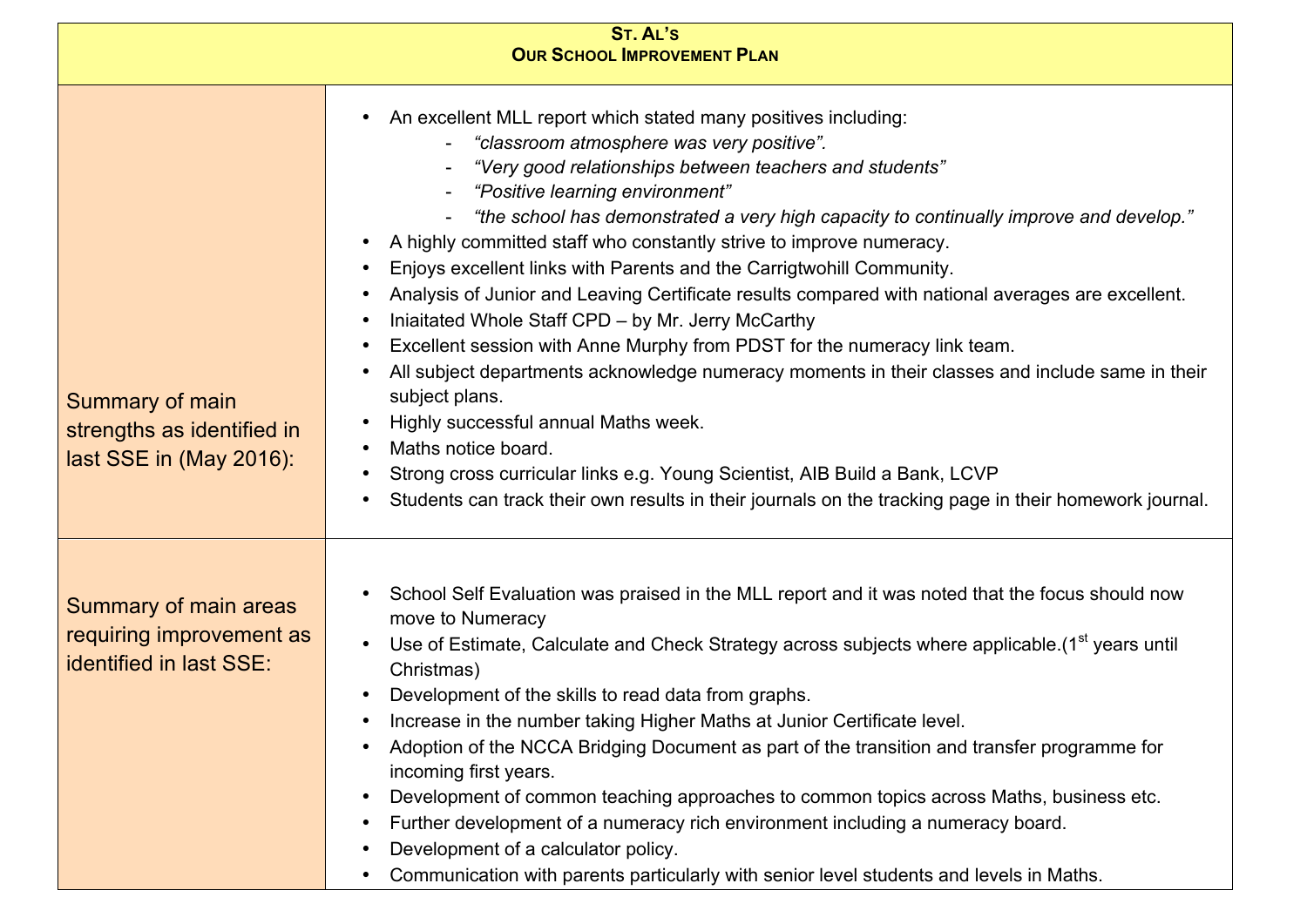| <b>IMPROVEMENT</b><br><b>TARGETS</b>                                                                                                                                                                    | <b>REQUIRED ACTIONS</b>                                                                                                                                                                                                                                                                                                                     | PERSONS RESPONSIBLE                                                                                 | <b>SUCCESS</b><br><b>CRITERIA</b>                                                                                                                                                                                                                                                                       | <b>TIMEFRAME FOR REVIEW</b>                                                                                                                                                                                                                                             | <b>COMPLETED/</b><br><b>DATE</b><br>Y/N |
|---------------------------------------------------------------------------------------------------------------------------------------------------------------------------------------------------------|---------------------------------------------------------------------------------------------------------------------------------------------------------------------------------------------------------------------------------------------------------------------------------------------------------------------------------------------|-----------------------------------------------------------------------------------------------------|---------------------------------------------------------------------------------------------------------------------------------------------------------------------------------------------------------------------------------------------------------------------------------------------------------|-------------------------------------------------------------------------------------------------------------------------------------------------------------------------------------------------------------------------------------------------------------------------|-----------------------------------------|
| Increase the<br>number of students<br>taking Higher<br>Maths at Junior<br>Certificate level.<br>Decrease the<br>number of students<br>taking Ordinary<br>Level Maths at<br>Junior Certificate<br>level. | $\angle$ Create a<br>numeracy<br>handbook that<br>will contain a<br>sample of<br>common<br>approaches (2 per<br>year) used by<br>Maths teachers.<br>This will include<br>Maths related<br>topics for other<br>subject areas.<br>Make the NCCA<br>$\sum$<br><b>Bridging</b><br>Document<br>available to all<br>first year Maths<br>teachers. | $\geq$ Numeracy team<br>and Maths<br>Department<br>Numeracy and<br>$\mathbf{r}$<br>Maths department | $\angle$ Higher Number of<br>students taking<br>Higher Maths at JC.<br>Decrease in the<br>$\searrow$<br>number of students<br>taking Ordinary<br>Level Maths at JC.<br>Students track their<br>↘<br>results in their<br>student's journal.<br>Numeracy<br>↘<br>Handbook with six<br>approaches devised. | $\angle$ Analysis of results in<br>September<br>2017/2018/2019<br>Review actions at<br>$\sum_{i=1}^{n}$<br>Maths subject<br>department meetings.<br>Review actions at<br>↘<br>numeracy team<br>meetings.<br>Review actions<br>$\sum$<br>regularly at staff<br>meetings. | $\mathbf{\underline{\checkmark}}$       |
|                                                                                                                                                                                                         |                                                                                                                                                                                                                                                                                                                                             |                                                                                                     |                                                                                                                                                                                                                                                                                                         |                                                                                                                                                                                                                                                                         |                                         |
| <b>IMPROVEMENT</b><br><b>TARGETS</b>                                                                                                                                                                    | <b>REQUIRED ACTIONS</b>                                                                                                                                                                                                                                                                                                                     | PERSONS RESPONSIBLE                                                                                 | <b>SUCCESS</b><br><b>CRITERIA</b>                                                                                                                                                                                                                                                                       | <b>TIMEFRAME FOR REVIEW</b>                                                                                                                                                                                                                                             | <b>COMPLETED/</b><br><b>DATE</b><br>Y/N |
| Increase the<br>↘<br>percentage<br>of students<br>who like<br>Maths.                                                                                                                                    | Subject<br>$\sum$<br>Departments will<br>continue to<br>acknowledge<br>numeracy<br>moments in their<br>classes.                                                                                                                                                                                                                             | All subject<br>↘<br>departments<br>(where relevant)                                                 | Repeat survey (or<br>↘<br>use of focus groups)<br>the group originally<br>surveyed re attitude<br>to Maths to<br>improved attitude to<br>numeracy.                                                                                                                                                      | $\triangle$ Administer repeat<br>Survey in May<br>2017/2018/2019                                                                                                                                                                                                        | ↘                                       |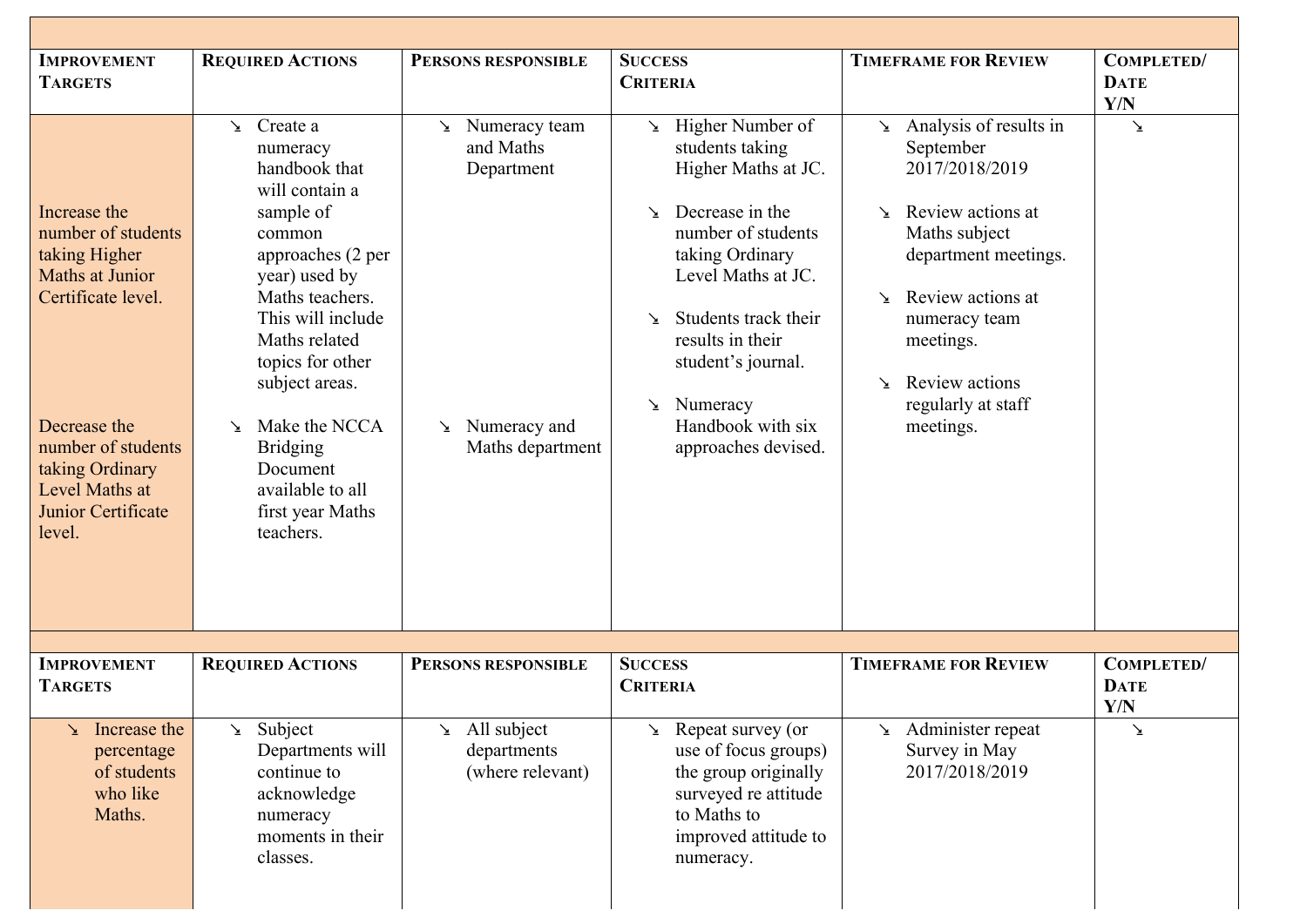|                    | Create a<br>$\mathbf{v}$<br>Numeracy rich<br>environment<br>which allows<br>students to see<br>numeracy in<br>action in the<br>building. All<br>subject areas may<br>contribute.<br>Make students<br>↘<br>aware of Maths<br>challenges and<br>competitions<br>particularly<br>during Maths<br>week. | Numeracy team<br>$\sum$<br>and all subject<br>teachers<br>Maths department<br>↘<br>and numeracy<br>team. |                 |                             |                    |
|--------------------|-----------------------------------------------------------------------------------------------------------------------------------------------------------------------------------------------------------------------------------------------------------------------------------------------------|----------------------------------------------------------------------------------------------------------|-----------------|-----------------------------|--------------------|
| <b>IMPROVEMENT</b> | <b>REQUIRED ACTIONS</b>                                                                                                                                                                                                                                                                             | PERSONS RESPONSIBLE                                                                                      | <b>SUCCESS</b>  | <b>TIMEFRAME FOR REVIEW</b> | <b>COMPLETED/</b>  |
|                    |                                                                                                                                                                                                                                                                                                     |                                                                                                          |                 |                             |                    |
| <b>TARGETS</b>     |                                                                                                                                                                                                                                                                                                     |                                                                                                          | <b>CRITERIA</b> |                             | <b>DATE</b><br>Y/N |